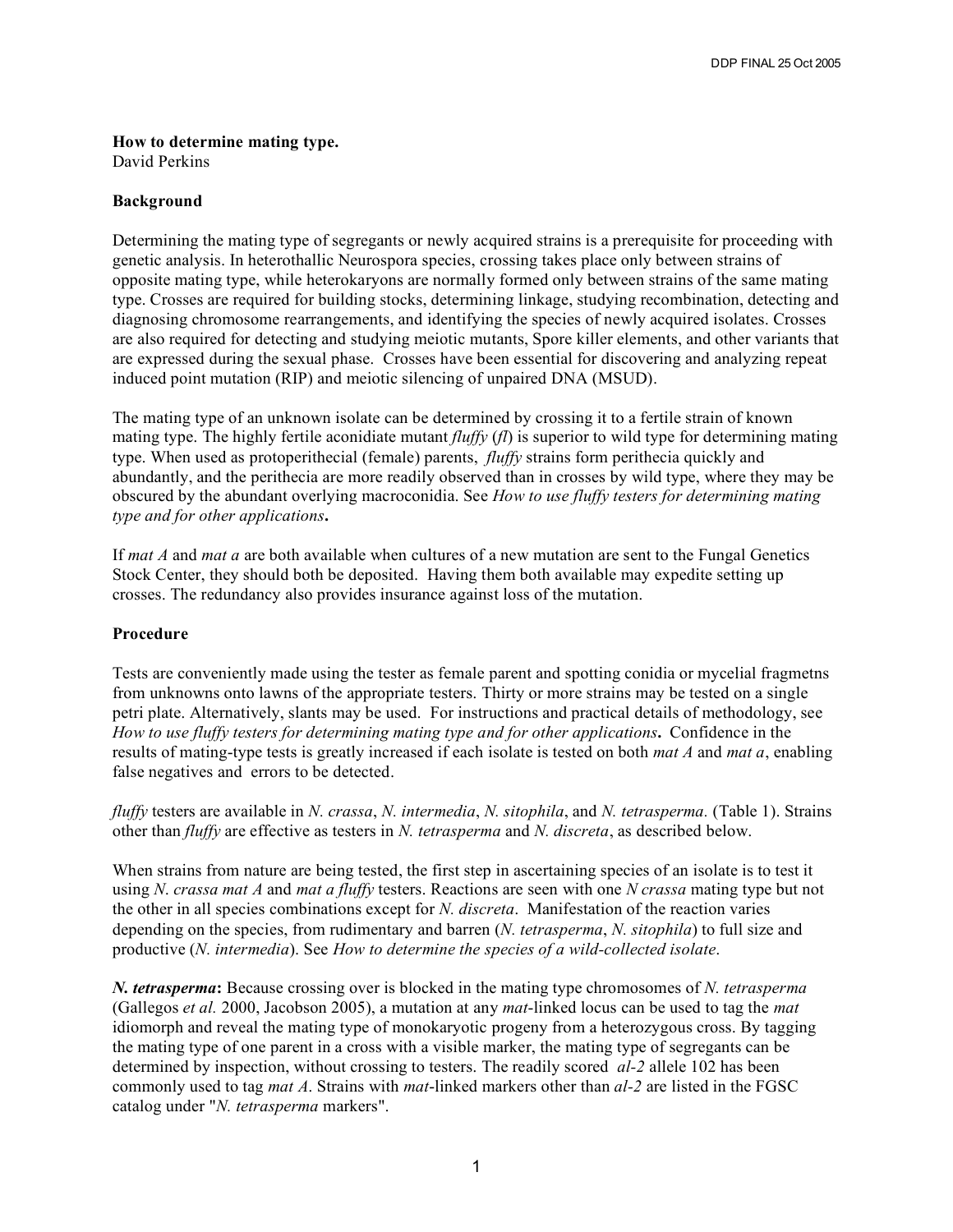In absence of a tag, test crosses will be required. Conidiation does not usually obscure perithecia in wild type *N. tetrasperma*, so it is not essential for testers to be aconidiate. However, a mutant *fluffy* allele has been introduced into *N. tetrasperma* from *N. crassa*, providing monokaryotic *mat A* and *mat a fluffy* strains that can be used as mating type testers if desired (Table 1).

Howe (1964) noted that the *mat A* and *mat a* components of *N. tetrasperma* strain 85 differed in *mat*-linked visible traits and that these could be used to identify the mating type of progeny in crosses with parents derived from strain 85. Howe (1961) had previously attempted to avoid the labor of mating-type tests in *N. crassa* by tagging mating type with the closely linked marker *un-3*. However, the labor of inserting an extraneous mutant marker in one parent, and scoring the marker outweighed any advantage it might confer. Thus, mating type in *N. crassa* and other heterothallic Neurospora species continues to be scored by crossing to testers rather than by using a *mat*-linked tag.

*N. discreta***:** *fluffy* testers are not available and they are probably not needed. Tests can be carried out on lawns or 12 x 110 mm slants using the Kirbyville species-type strains, FGSC 3228 and 4378 (Table 1). See Jacobson *et al.* (2004). See:. *How to determine the species of a wild-collected isolate*.

## **References**

Gallegos, A., D. J. Jacobson, N. B. Raju, M. P. Skupski, and D. O. Natvig. 2000. Suppressed recombination and a pairing anomaly on the mating-type chromosome of *Neurospora tetrasperma*. Genetics 154: 623-633.

Howe, H. B., Jr. 1961. Determining mating type in Neurospora without crossing tests. Nature 190: 1036.

Howe, H. B., Jr. 1964. Vegetative traits associated with mating type in *Neurospora tetrasperma*. Mycologia 56: 519- 525.

Jacobson, D. J. 2005. Blocked redomination along the mating-type chromosomes of *Neurospora tetrasperma* involves both structural heterozygosity and autosomal genes. Genetics (In press.).

Jacobson, D. J., A. J. Powell, J. R. Dettman, G. S. Saenz, M. M. Barton, M. D. Hiltz, W. H. Dvorachek, Jr., N. L. Glass, J. W., Taylor, and D. O. Natvig. 2004. Neurospora in temperate forests of western North America. Mycologia 96: 66-74.